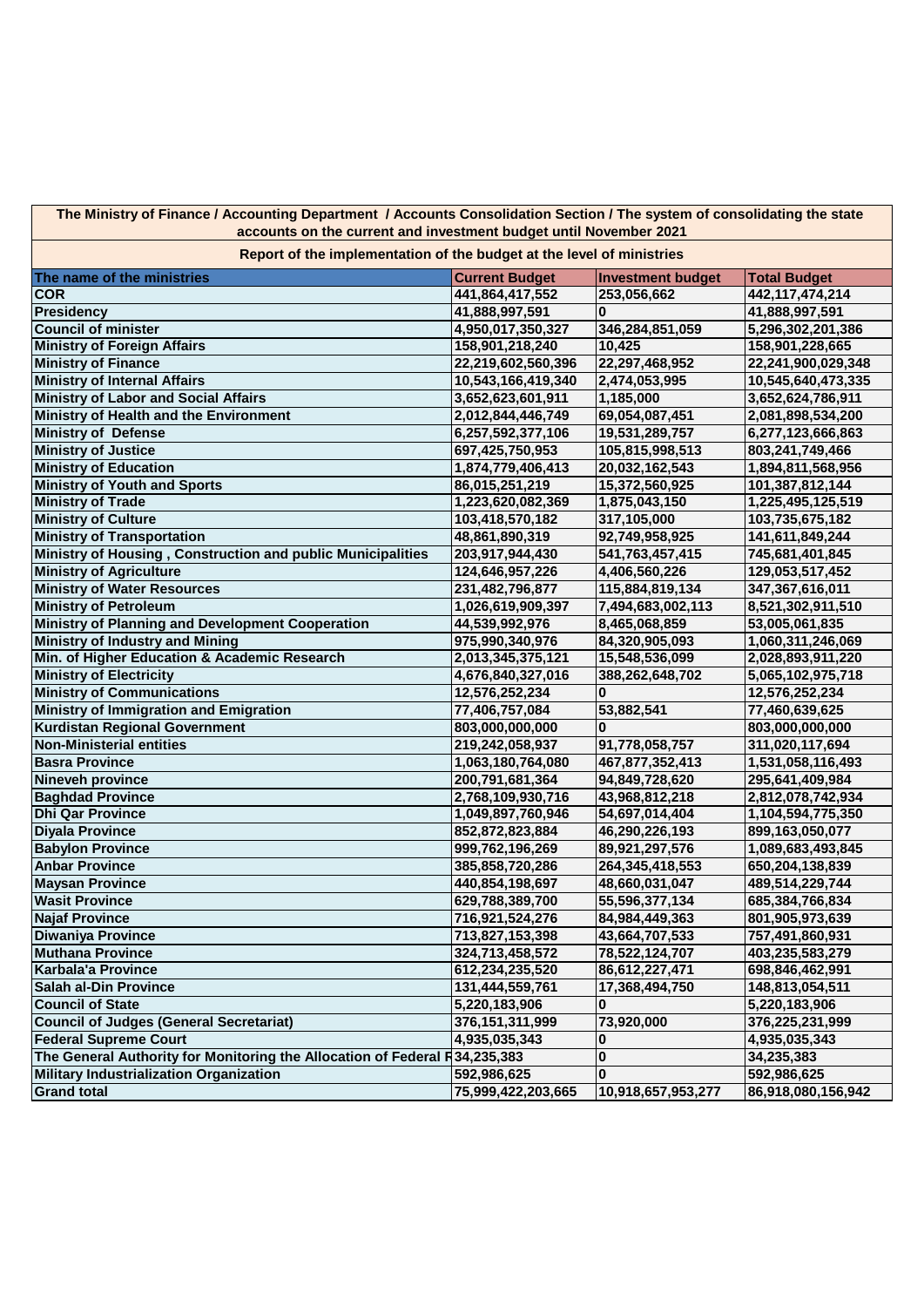| The Ministry of Finance / Accounting Department / Accounts Consolidation Section / The system of consolidating the state accounts on the current and investment budget until November 2021 |                           |                         |                    |                          |                                                 |                                       |                       |                             |                            |                         |                     |
|--------------------------------------------------------------------------------------------------------------------------------------------------------------------------------------------|---------------------------|-------------------------|--------------------|--------------------------|-------------------------------------------------|---------------------------------------|-----------------------|-----------------------------|----------------------------|-------------------------|---------------------|
| Report actual expenditures, the level of ministries by the economic classification for the current budget                                                                                  |                           |                         |                    |                          |                                                 |                                       |                       |                             |                            |                         |                     |
| current expenses                                                                                                                                                                           |                           |                         |                    |                          |                                                 |                                       |                       |                             |                            |                         |                     |
| The name of the ministries                                                                                                                                                                 | <b>Salaries and wages</b> | <b>Supplies service</b> | Intermediate goods | <b>Asset maintenance</b> | <b>Grants and subsidies</b><br>and debt service | <b>Commitments and</b><br>foreign aid | <b>Social Welfare</b> | <b>Capital expenditures</b> | indebtedness(debt service) | <b>Special programs</b> | The sum of ministry |
| <b>COR</b>                                                                                                                                                                                 | 376,455,007,029           | 15,263,035,753          | 2.279.229.151      | 4.771.447.703            | 38,394,569,964                                  | 436,118,327                           | 2,110,827,707         | 1.949.629.418               |                            | 204.552.500             | 441,864,417,552     |
| Presidency                                                                                                                                                                                 | 31,418,312,116            | 4,543,217,024           | 3,132,688,616      | 1,515,144,885            | 583,750,000                                     |                                       |                       | 695,884,950                 |                            |                         | 41,888,997,591      |
| <b>Council of minister</b>                                                                                                                                                                 | 4,054,069,571,104         | 56,628,112,706          | 57,416,644,014     | 40,729,236,536           | 653, 347, 027, 426                              | 384.890.567                           | 71,279,933            | 25,135,187,905              |                            | 62.235.400.137          | 4,950,017,350,327   |
| <b>Ministry of Foreign Affairs</b>                                                                                                                                                         | 112.743.665.195           | 38.192.386.884          | 3,257,273,503      | 2.115.692.624            | 1,442,402,366                                   | 990.032.450                           |                       | 159.765.218                 |                            |                         | 158,901,218,240     |
| <b>Ministry of Finance</b>                                                                                                                                                                 | 113,434,556,325           | 6,671,062,748           | 3,097,804,510      | 3,031,982,001            | 4,462,436,476,902                               |                                       | 12,410,867,862,882    | 3,234,115,303               | 5,209,095,610,826          | 7,733,088,900           | 22,219,602,560,396  |
| <b>Ministry of Internal Affairs</b>                                                                                                                                                        | 10,341,900,798,022        | 9,229,052,791           | 96,205,676,268     | 56,006,882,922           | 1,482,078,656                                   | 892.976.990                           |                       | 37.349.614.691              |                            | 99,339,000              | 10,543,166,419,340  |
| Ministry of Labor and Social Affairs                                                                                                                                                       | 59,115,607,438            | 1,847,480,520           | 2,042,076,809      | 1,941,662,778            | 106,782,050                                     | 246.500.000                           | 3,586,585,522,716     | 68.329.000                  |                            | 669.640.600             | 3.652.623.601.911   |
| Ministry of Health and the Environment                                                                                                                                                     | 1,099,469,063,604         | 32,315,292,299          | 615, 567, 411, 787 | 31,560,056,329           | 2,207,700,500                                   |                                       | 155,155,000           | 33,438,165,202              |                            | 198,131,602,028         | 2,012,844,446,749   |
| <b>Ministry of Defense</b>                                                                                                                                                                 | 6.175.326.676.039         | 3.590.914.580           | 56,193,344,612     | 6.320.163.545            | 7.651.740.172                                   |                                       | 7,553,434,223         | 956.103.935                 |                            |                         | 6.257.592.377.106   |
| <b>Ministry of Justice</b>                                                                                                                                                                 | 372,793,736,930           | 9,085,228,869           | 252,653,143,656    | 59,828,410,418           | 36,942,980                                      | 7,250,000                             |                       | 3,015,412,600               |                            | 5,625,500               | 697,425,750,953     |
| <b>Ministry of Education</b>                                                                                                                                                               | 1,802,389,258,893         | 3,743,160,882           | 27,005,209,577     | 32,572,820,566           | 6,896,546,195                                   | 4.785.000                             |                       | 2,166,175,300               |                            | 1.450.000               | 1,874,779,406,413   |
| <b>Ministry of Youth and Sports</b>                                                                                                                                                        | 38,255,795,829            | 562,060,867             | 541,873,516        | 585,047,570              | 46,070,473,437                                  |                                       |                       |                             |                            |                         | 86,015,251,219      |
| <b>Ministry of Trade</b>                                                                                                                                                                   | 28,049,732,172            | 2,027,682,645           | 254,404,987        | 146,178,900              | 6,492,511,917                                   | 33.919.850                            | 1,186,615,651,898     |                             |                            |                         | 1,223,620,082,369   |
| <b>Ministry of Culture</b>                                                                                                                                                                 | 92,154,460,436            | 475,199,205             | 629,842,038        | 2,710,054,761            | 6,517,913,488                                   |                                       |                       |                             |                            | 931,100,254             | 103,418,570,182     |
| <b>Ministry of Transportation</b>                                                                                                                                                          | 15,932,543,943            | 413.361.936             | 285.286.690        | 237,801,850              | 31,992,895,900                                  |                                       |                       |                             |                            |                         | 48.861.890.319      |
| Ministry of Housing, Construction and public Municipalities                                                                                                                                | 105,868,245,845           | 3,305,205,185           | 2,057,597,591      | 1,047,624,385            | 91,616,332,424                                  |                                       |                       | 22,939,000                  |                            |                         | 203,917,944,430     |
| <b>Ministry of Agriculture</b>                                                                                                                                                             | 120,992,531,498           | 646,629,714             | 763,421,822        | 361,475,550              | 579,804,092                                     | 1,303,374,550                         |                       | $-280,000$                  |                            |                         | 124,646,957,226     |
| <b>Ministry of Water Resources</b>                                                                                                                                                         | 168,479,530,425           | 3,264,789,176           | 4,153,908,574      | 12,086,381,183           | 7,530,736,245                                   | 22,444,927                            |                       | 877,571,083                 |                            | 35,067,435,264          | 231,482,796,877     |
| <b>Ministry of Petroleum</b>                                                                                                                                                               | 24,414,267,834            | 203.399.664.301         | 23.670.550         | 43.114.912               | 798,739,191,800                                 |                                       |                       |                             |                            |                         | 1.026.619.909.397   |
| Ministry of Planning and Development Cooperation                                                                                                                                           | 40,219,637,687            | 1,499,144,320           | 406,361,740        | 595,878,337              | 74,088,000                                      | 636,598,068                           |                       | 34,558,000                  |                            | 1,073,726,825           | 44,539,992,976      |
| Ministry of Industry and Mining                                                                                                                                                            | 31,582,945,594            | 745,918,195             | 395,790,538        | 215,253,026              | 943,003,603,623                                 |                                       |                       | 46,830,000                  |                            |                         | 975,990,340,976     |
| Min. of Higher Education & Academic Research                                                                                                                                               | 2,001,619,561,500         | 2,710,205,822           | 2,985,076,565      | 2,298,736,047            | 3,196,231,291                                   | 178,251,392                           |                       | 142,474,924                 |                            | 214,837,581             | 2,013,345,375,121   |
| <b>Ministry of Electricity</b>                                                                                                                                                             | 45,236,409,112            | 1,256,580,310           | 3,914,818,933,399  | 530,820,200              | 714,861,288,995                                 |                                       |                       | 136,295,000                 |                            |                         | 4,676,840,327,016   |
| <b>Ministry of Communications</b>                                                                                                                                                          | 10,837,859,156            | 660,195,395             | 353,531,700        | 223,426,000              | 1,550,000                                       | 257,603,883                           | 236,836,100           | 5,250,000                   |                            |                         | 12,576,252,234      |
| Ministry of Immigration and Emigration                                                                                                                                                     | 11,945,018,901            | 978,269,831             | 266,716,004        | 192,461,000              | 17,550,000                                      |                                       | 63,919,041,348        | 87,700,000                  |                            |                         | 77,406,757,084      |
| <b>Kurdistan Regional Government</b>                                                                                                                                                       | 803,000,000,000           |                         |                    |                          |                                                 |                                       |                       |                             |                            |                         | 803,000,000,000     |
| <b>Non-Ministerial entities</b>                                                                                                                                                            | 183,098,675,536           | 2,379,551,570           | 1,155,064,019      | 655,152,819              | 7,261,262,089                                   |                                       |                       | 444,764,050                 |                            | 24,247,588,854          | 219,242,058,937     |
| <b>Basra Province</b>                                                                                                                                                                      | 895,967,243,883           | 6,987,633,511           | 16,988,325,242     | 31,294,930,750           | 110,581,973,446                                 |                                       | 394,014,165           | 832,964,750                 |                            | 133,678,333             | 1,063,180,764,080   |
| Nineveh province                                                                                                                                                                           | 31,441,107,301            | 643,217,644             | 401,328,936        | 106,827,450              | 153,424,163,753                                 |                                       |                       | 52,265,000                  |                            | 14,722,771,280          | 200,791,681,364     |
| <b>Baghdad Province</b>                                                                                                                                                                    | 2,561,904,895,463         | 15,241,288,762          | 75,032,363,590     | 34,827,716,165           | 52,448,295,079                                  |                                       | 175,870,350           | 28,368,863,710              |                            | 110,637,597             | 2,768,109,930,716   |
| <b>Dhi Qar Province</b>                                                                                                                                                                    | 960,312,402,733           | 3,709,308,660           | 16,322,816,520     | 3,438,692,487            | 61,158,050,812                                  | ١o                                    |                       | 4,907,435,734               |                            | 49,054,000              | 1,049,897,760,946   |
| <b>Diyala Province</b>                                                                                                                                                                     | 744,376,209,970           | 6,222,417,213           | 18,710,109,979     | 7,412,672,241            | 60,349,388,073                                  | lo                                    |                       | 1.829.501.980               |                            | 13,972,524,428          | 852,872,823,884     |
| <b>Babylon Province</b>                                                                                                                                                                    | 922,591,061,545           | 4,101,197,626           | 10,398,579,524     | 6,842,390,548            | 52,139,805,484                                  |                                       | 236,646,982           | 3,290,315,810               |                            | 162,198,750             | 999,762,196,269     |
| <b>Anbar Province</b>                                                                                                                                                                      | 28,283,060,432            | 112,193,000             | 389,148,950        | 277,916,750              | 168,076,254,580                                 | ١n                                    |                       | 1,315,034,000               |                            | 187,405,112,574         | 385,858,720,286     |
| <b>Maysan Province</b>                                                                                                                                                                     | 377,851,771,083           | 5,016,702,608           | 12,846,440,759     | 5,880,792,528            | 31,611,432,919                                  | ١n                                    |                       | 7,615,361,800               |                            | 31,697,000              | 440,854,198,697     |
| <b>Wasit Province</b>                                                                                                                                                                      | 565,936,411,845           | 3,342,451,741           | 9,934,869,056      | 4.484.633.625            | 42,324,238,933                                  |                                       |                       | 2,532,543,500               |                            | 1,233,241,000           | 629,788,389,700     |
| <b>Najaf Province</b>                                                                                                                                                                      | 625,933,483,257           | 6,553,576,504           | 23,022,224,779     | 13,835,654,161           | 37,035,093,341                                  | ١n                                    | 367,062,026           | 9,873,720,208               |                            | 300,710,000             | 716,921,524,276     |
| <b>Diwaniya Province</b>                                                                                                                                                                   | 637,811,999,129           | 4,571,502,004           | 19,543,867,521     | 4,310,529,390            | 41,470,619,354                                  |                                       |                       | 6,104,268,500               |                            | 14,367,500              | 713,827,153,398     |
| <b>Muthana Province</b>                                                                                                                                                                    | 274,569,304,683           | 3,362,363,366           | 9,163,324,926      | 4,098,590,383            | 32,734,309,546                                  |                                       | 186,044,418           | 541,902,000                 |                            | 57,619,250              | 324,713,458,572     |
| Karbala'a Province                                                                                                                                                                         | 532,772,019,523           | 7,033,495,487           | 11,686,728,621     | 4,857,390,646            | 50,056,024,380                                  |                                       | 1,072,016,464         | 4,711,176,300               |                            | 45,384,100              | 612,234,235,520     |
| Salah al-Din Province                                                                                                                                                                      | 20,825,421,224            | 698,667,790             | 107,956,234        | 141,851,211              | 43,890,605,822                                  |                                       |                       |                             |                            | 65,780,057,480          | 131,444,559,761     |
| <b>Council of State</b>                                                                                                                                                                    | 3,195,281,303             | 381,467,675             | 180,809,928        | 63,664,250               | 3,944,000                                       |                                       |                       | 1,395,016,750               |                            |                         | 5,220,183,906       |
| <b>Council of Judges (General Secretariat)</b>                                                                                                                                             | 316,264,565,839           | 23, 142, 568, 318       | 2.801.590.265      | 2,655,860,840            | 112,158,187                                     |                                       | 28,542,900,125        | 2.631.668.425               |                            |                         | 376, 151, 311, 999  |
| <b>Federal Supreme Court</b>                                                                                                                                                               | 3,503,541,694             | 56,521,737              | 31,443,680         | 23.862.982               | 725,000                                         | 17.291.250                            | 1,293,600,000         | 8,049,000                   |                            |                         | 4,935,035,343       |
| The General Authority for Monitoring the Allocation of Federal Re12,113,383                                                                                                                |                           | 2.982.500               | 489.500            |                          | 18,650,000                                      |                                       |                       |                             |                            |                         | 34.235.383          |
| <b>Military Industrialization Organization</b>                                                                                                                                             | 199.063.010               | 142.813.115             | 57.458.000         | 107,477,500              | 875.000                                         |                                       |                       | 85.300.000                  |                            |                         | 592,986,625         |
| <b>Grand total</b>                                                                                                                                                                         | 37.764.554.425.461        | 496.755.772.789         | 5.275.561.858.246  | 386.984.360.754          | 8.769.978.058.221                               | 5,412,037,253                         | 17.290.383.766.336    | 186.061.873.046             | 5.209.095.610.826          | 614.634.440.735         | 75.999.422.203.665  |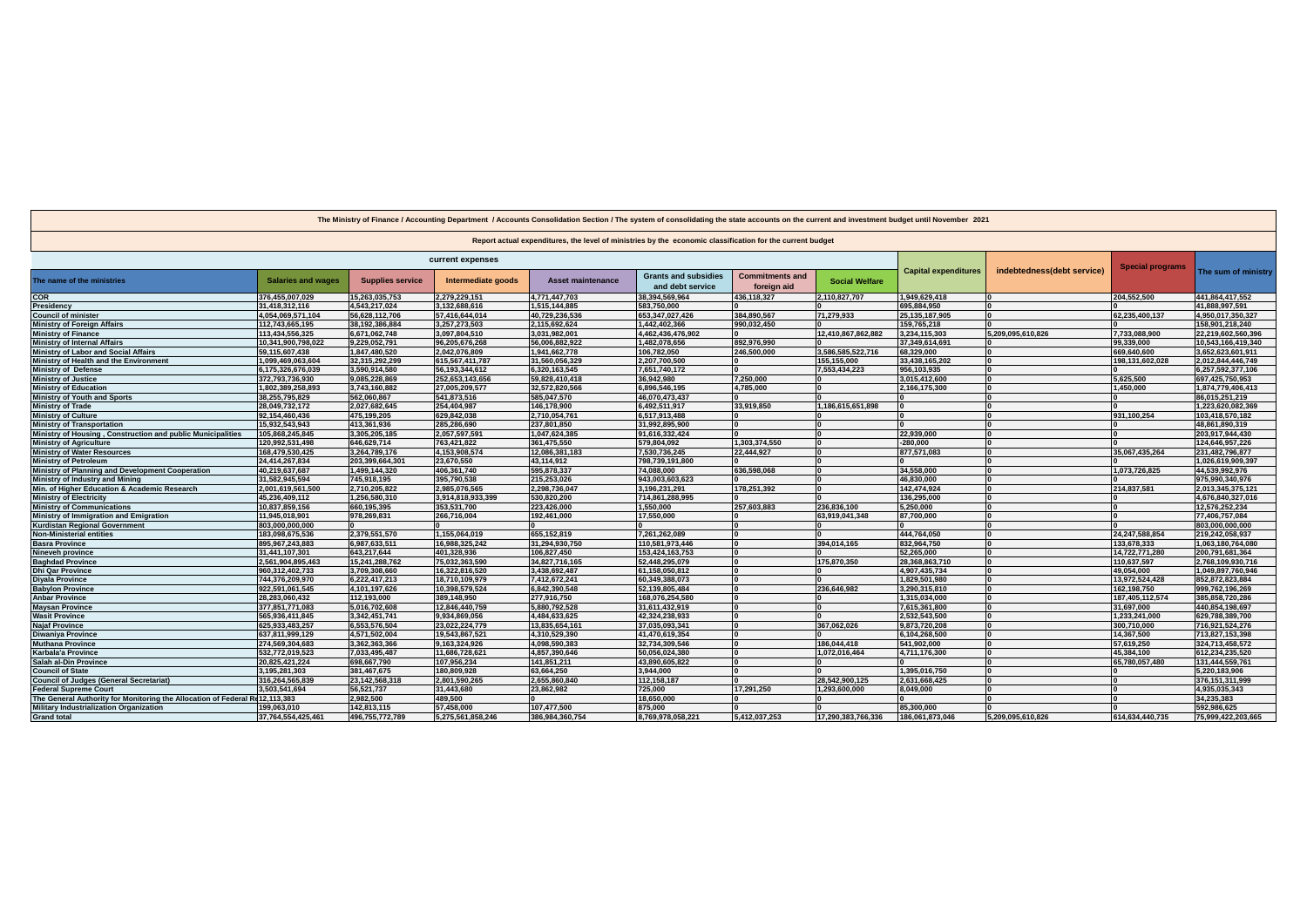| Report actual expenditures, the level of ministries by economic classification for the investment budget<br><b>Transport and</b><br>The name of the ministries<br>The agricultural sector<br><b>Industrial sector</b><br><b>Buildings and services sector</b><br><b>Education sector</b><br>The sum of ministry<br>communications sector<br><b>COR</b><br>253,056,662<br>253,056,662<br><b>Council of minister</b><br>67,775,000<br>11,081,689,914<br>35,515,147,874<br>282,299,689,327<br>17,320,548,944<br>346,284,851,059<br>10.425<br>10.425<br><b>Ministry of Foreign Affairs</b><br>۱O<br>$-121,717,601$<br>22,419,186,553<br>22,297,468,952<br>۱O<br><b>Ministry of Finance</b><br><b>Ministry of Internal Affairs</b><br>۱O<br>2,474,053,995<br>2,474,053,995<br>$\Omega$<br>O<br>1,185,000<br><b>Ministry of Labor and Social Affairs</b><br>$\Omega$<br>$\bf{0}$<br>1,185,000<br>$\Omega$<br>l0<br>$\Omega$<br>69,054,087,451<br>69,054,087,451<br>Ministry of Health and the Environment<br>l0<br>$\bf{0}$<br><b>Ministry of Defense</b><br>19,531,289,757<br>$\Omega$<br>19,531,289,757<br>0<br>$\mathbf{0}$<br>$\Omega$<br>$\Omega$<br><b>Ministry of Justice</b><br>105,815,998,513<br>105,815,998,513<br>0<br>$\Omega$<br><b>Ministry of Education</b><br>$\Omega$<br>$\bf{0}$<br>20,032,162,543<br>20,032,162,543<br>$\mathbf{0}$<br>15,372,560,925<br>$\Omega$<br>15,372,560,925<br><b>Ministry of Youth and Sports</b><br>$\overline{\mathbf{0}}$<br><b>Ministry of Trade</b><br>$\Omega$<br>1,754,654,400<br>120,388,750<br>$\bf{0}$<br>1,875,043,150<br>0<br><b>Ministry of Culture</b><br>317,105,000<br>$\Omega$<br>$\bf{0}$<br>317,105,000<br>O<br>92,749,958,925<br><b>Ministry of Transportation</b><br>$\bf{0}$<br>l0<br>92,749,958,925<br>Ministry of Housing, Construction and public Municipalities<br>0<br>351,196,666,502<br>$\bf{0}$<br>190,566,790,913<br>O<br>541,763,457,415<br>4,406,560,226<br>0<br>4,406,560,226<br><b>Ministry of Agriculture</b><br>$\Omega$<br>0<br>$\overline{\mathbf{0}}$<br><b>Ministry of Water Resources</b><br>$\mathbf 0$<br>115,884,819,134<br>$\mathbf{0}$<br>115,884,819,134<br>l0<br><b>Ministry of Petroleum</b><br>7,494,683,002,113<br>$\bf{0}$<br>7,494,683,002,113<br>Ministry of Planning and Development Cooperation<br><sup>0</sup><br>8,465,068,859<br>8,465,068,859<br>$\bf{0}$<br>Ministry of Industry and Mining<br>$\Omega$<br>84,320,905,093<br>84,320,905,093<br>0<br>Min. of Higher Education & Academic Research<br>7,188,713,161<br>15,548,536,099<br>$\mathbf{0}$<br>8,359,822,938<br>0<br><b>Ministry of Electricity</b><br>$\Omega$<br>388,261,898,702<br>750,000<br>388,262,648,702<br>Ministry of Immigration and Emigration<br>53,882,541<br>$\Omega$<br>53,882,541<br>9,507,429,673<br>1,272,961,190<br>37,006,921,117<br>19,399,267,574<br>24,591,479,203<br>91,778,058,757<br><b>Non-Ministerial entities</b><br><b>Basra Province</b><br>52,280,900<br>38,477,244,776<br>116, 197, 661, 886<br>262,827,950,736<br>50,322,214,115<br>467,877,352,413<br>6,413,864,996<br>21,727,104,303<br>53,577,038,847<br>9,315,339,126<br>94,849,728,620<br>Nineveh province<br>3,816,381,348<br><b>Baghdad Province</b><br>2,723,070,770<br>7,415,863,803<br>28,770,721,085<br>5,059,156,560<br>43,968,812,218<br><b>Dhi Qar Province</b><br>65,188,000<br>35,266,819,979<br>14,689,553,521<br>4,675,452,904<br>54,697,014,404<br>307,692,350<br>13,059,883,774<br><b>Divala Province</b><br>2,398,980,470<br>13,918,716,174<br>16,604,953,425<br>46,290,226,193<br>1,201,514,649<br>1,534,808,574<br>38,120,596,811<br>19,039,587,589<br>30,024,789,953<br>89,921,297,576<br><b>Babylon Province</b><br>10,090,045,036<br>7,836,646,450<br>97,420,761,700<br>133,088,633,990<br>15,909,331,377<br>264,345,418,553<br><b>Anbar Province</b><br>2,886,743,363<br>17,608,293,431<br>16,440,002,958<br>11,724,991,295<br>48,660,031,047<br><b>Maysan Province</b><br>224,101,000<br>16,945,063,502<br>27,799,636,340<br>10,627,576,292<br>55,596,377,134<br><b>Wasit Province</b><br>5,100,911,958<br>18,772,931,497<br>48,790,490,915<br>12,320,114,993<br>84,984,449,363<br><b>Najaf Province</b><br>17,417,693,610<br><b>Diwaniya Province</b><br>3,258,723,330<br>17,427,752,625<br>5,560,537,968<br>43,664,707,533<br>794,447,000<br>790,936,375<br>33,832,481,573<br>15,178,549,029<br>27,925,710,730<br>78,522,124,707<br><b>Muthana Province</b><br>785,295,876<br>4,666,409,635<br>43,066,242,294<br>31,580,058,089<br>6,514,221,577<br>86,612,227,471<br>Karbala'a Province<br>10,355,894,750<br>Salah al-Din Province<br>7,012,600,000<br>17,368,494,750<br><sup>0</sup><br>73,920,000<br><b>Council of Judges (General Secretariat)</b><br>73,920,000 | The Ministry of Finance / Accounting Department / Accounts Consolidation Section / The system of consolidating the state accounts on the investment budget until November 2021 |                 |                   |                    |                   |                 |                    |
|----------------------------------------------------------------------------------------------------------------------------------------------------------------------------------------------------------------------------------------------------------------------------------------------------------------------------------------------------------------------------------------------------------------------------------------------------------------------------------------------------------------------------------------------------------------------------------------------------------------------------------------------------------------------------------------------------------------------------------------------------------------------------------------------------------------------------------------------------------------------------------------------------------------------------------------------------------------------------------------------------------------------------------------------------------------------------------------------------------------------------------------------------------------------------------------------------------------------------------------------------------------------------------------------------------------------------------------------------------------------------------------------------------------------------------------------------------------------------------------------------------------------------------------------------------------------------------------------------------------------------------------------------------------------------------------------------------------------------------------------------------------------------------------------------------------------------------------------------------------------------------------------------------------------------------------------------------------------------------------------------------------------------------------------------------------------------------------------------------------------------------------------------------------------------------------------------------------------------------------------------------------------------------------------------------------------------------------------------------------------------------------------------------------------------------------------------------------------------------------------------------------------------------------------------------------------------------------------------------------------------------------------------------------------------------------------------------------------------------------------------------------------------------------------------------------------------------------------------------------------------------------------------------------------------------------------------------------------------------------------------------------------------------------------------------------------------------------------------------------------------------------------------------------------------------------------------------------------------------------------------------------------------------------------------------------------------------------------------------------------------------------------------------------------------------------------------------------------------------------------------------------------------------------------------------------------------------------------------------------------------------------------------------------------------------------------------------------------------------------------------------------------------------------------------------------------------------------------------------------------------------------------------------------------------------------------------------------------------------------------------------------------------------------------------------------------------------------------------------------------------------------------------------------------------------------------------------------------------------------------------------------------------------------------------------------------------------------------------------------------------------------------------------------------------------------------------------------------------------------------------------------------------------------------------------------------------------------------------------------------------------------------------------------------------------------------------------------------------------------------------|--------------------------------------------------------------------------------------------------------------------------------------------------------------------------------|-----------------|-------------------|--------------------|-------------------|-----------------|--------------------|
|                                                                                                                                                                                                                                                                                                                                                                                                                                                                                                                                                                                                                                                                                                                                                                                                                                                                                                                                                                                                                                                                                                                                                                                                                                                                                                                                                                                                                                                                                                                                                                                                                                                                                                                                                                                                                                                                                                                                                                                                                                                                                                                                                                                                                                                                                                                                                                                                                                                                                                                                                                                                                                                                                                                                                                                                                                                                                                                                                                                                                                                                                                                                                                                                                                                                                                                                                                                                                                                                                                                                                                                                                                                                                                                                                                                                                                                                                                                                                                                                                                                                                                                                                                                                                                                                                                                                                                                                                                                                                                                                                                                                                                                                                                                                                    |                                                                                                                                                                                |                 |                   |                    |                   |                 |                    |
|                                                                                                                                                                                                                                                                                                                                                                                                                                                                                                                                                                                                                                                                                                                                                                                                                                                                                                                                                                                                                                                                                                                                                                                                                                                                                                                                                                                                                                                                                                                                                                                                                                                                                                                                                                                                                                                                                                                                                                                                                                                                                                                                                                                                                                                                                                                                                                                                                                                                                                                                                                                                                                                                                                                                                                                                                                                                                                                                                                                                                                                                                                                                                                                                                                                                                                                                                                                                                                                                                                                                                                                                                                                                                                                                                                                                                                                                                                                                                                                                                                                                                                                                                                                                                                                                                                                                                                                                                                                                                                                                                                                                                                                                                                                                                    |                                                                                                                                                                                |                 |                   |                    |                   |                 |                    |
|                                                                                                                                                                                                                                                                                                                                                                                                                                                                                                                                                                                                                                                                                                                                                                                                                                                                                                                                                                                                                                                                                                                                                                                                                                                                                                                                                                                                                                                                                                                                                                                                                                                                                                                                                                                                                                                                                                                                                                                                                                                                                                                                                                                                                                                                                                                                                                                                                                                                                                                                                                                                                                                                                                                                                                                                                                                                                                                                                                                                                                                                                                                                                                                                                                                                                                                                                                                                                                                                                                                                                                                                                                                                                                                                                                                                                                                                                                                                                                                                                                                                                                                                                                                                                                                                                                                                                                                                                                                                                                                                                                                                                                                                                                                                                    |                                                                                                                                                                                |                 |                   |                    |                   |                 |                    |
|                                                                                                                                                                                                                                                                                                                                                                                                                                                                                                                                                                                                                                                                                                                                                                                                                                                                                                                                                                                                                                                                                                                                                                                                                                                                                                                                                                                                                                                                                                                                                                                                                                                                                                                                                                                                                                                                                                                                                                                                                                                                                                                                                                                                                                                                                                                                                                                                                                                                                                                                                                                                                                                                                                                                                                                                                                                                                                                                                                                                                                                                                                                                                                                                                                                                                                                                                                                                                                                                                                                                                                                                                                                                                                                                                                                                                                                                                                                                                                                                                                                                                                                                                                                                                                                                                                                                                                                                                                                                                                                                                                                                                                                                                                                                                    |                                                                                                                                                                                |                 |                   |                    |                   |                 |                    |
|                                                                                                                                                                                                                                                                                                                                                                                                                                                                                                                                                                                                                                                                                                                                                                                                                                                                                                                                                                                                                                                                                                                                                                                                                                                                                                                                                                                                                                                                                                                                                                                                                                                                                                                                                                                                                                                                                                                                                                                                                                                                                                                                                                                                                                                                                                                                                                                                                                                                                                                                                                                                                                                                                                                                                                                                                                                                                                                                                                                                                                                                                                                                                                                                                                                                                                                                                                                                                                                                                                                                                                                                                                                                                                                                                                                                                                                                                                                                                                                                                                                                                                                                                                                                                                                                                                                                                                                                                                                                                                                                                                                                                                                                                                                                                    |                                                                                                                                                                                |                 |                   |                    |                   |                 |                    |
|                                                                                                                                                                                                                                                                                                                                                                                                                                                                                                                                                                                                                                                                                                                                                                                                                                                                                                                                                                                                                                                                                                                                                                                                                                                                                                                                                                                                                                                                                                                                                                                                                                                                                                                                                                                                                                                                                                                                                                                                                                                                                                                                                                                                                                                                                                                                                                                                                                                                                                                                                                                                                                                                                                                                                                                                                                                                                                                                                                                                                                                                                                                                                                                                                                                                                                                                                                                                                                                                                                                                                                                                                                                                                                                                                                                                                                                                                                                                                                                                                                                                                                                                                                                                                                                                                                                                                                                                                                                                                                                                                                                                                                                                                                                                                    |                                                                                                                                                                                |                 |                   |                    |                   |                 |                    |
|                                                                                                                                                                                                                                                                                                                                                                                                                                                                                                                                                                                                                                                                                                                                                                                                                                                                                                                                                                                                                                                                                                                                                                                                                                                                                                                                                                                                                                                                                                                                                                                                                                                                                                                                                                                                                                                                                                                                                                                                                                                                                                                                                                                                                                                                                                                                                                                                                                                                                                                                                                                                                                                                                                                                                                                                                                                                                                                                                                                                                                                                                                                                                                                                                                                                                                                                                                                                                                                                                                                                                                                                                                                                                                                                                                                                                                                                                                                                                                                                                                                                                                                                                                                                                                                                                                                                                                                                                                                                                                                                                                                                                                                                                                                                                    |                                                                                                                                                                                |                 |                   |                    |                   |                 |                    |
|                                                                                                                                                                                                                                                                                                                                                                                                                                                                                                                                                                                                                                                                                                                                                                                                                                                                                                                                                                                                                                                                                                                                                                                                                                                                                                                                                                                                                                                                                                                                                                                                                                                                                                                                                                                                                                                                                                                                                                                                                                                                                                                                                                                                                                                                                                                                                                                                                                                                                                                                                                                                                                                                                                                                                                                                                                                                                                                                                                                                                                                                                                                                                                                                                                                                                                                                                                                                                                                                                                                                                                                                                                                                                                                                                                                                                                                                                                                                                                                                                                                                                                                                                                                                                                                                                                                                                                                                                                                                                                                                                                                                                                                                                                                                                    |                                                                                                                                                                                |                 |                   |                    |                   |                 |                    |
|                                                                                                                                                                                                                                                                                                                                                                                                                                                                                                                                                                                                                                                                                                                                                                                                                                                                                                                                                                                                                                                                                                                                                                                                                                                                                                                                                                                                                                                                                                                                                                                                                                                                                                                                                                                                                                                                                                                                                                                                                                                                                                                                                                                                                                                                                                                                                                                                                                                                                                                                                                                                                                                                                                                                                                                                                                                                                                                                                                                                                                                                                                                                                                                                                                                                                                                                                                                                                                                                                                                                                                                                                                                                                                                                                                                                                                                                                                                                                                                                                                                                                                                                                                                                                                                                                                                                                                                                                                                                                                                                                                                                                                                                                                                                                    |                                                                                                                                                                                |                 |                   |                    |                   |                 |                    |
|                                                                                                                                                                                                                                                                                                                                                                                                                                                                                                                                                                                                                                                                                                                                                                                                                                                                                                                                                                                                                                                                                                                                                                                                                                                                                                                                                                                                                                                                                                                                                                                                                                                                                                                                                                                                                                                                                                                                                                                                                                                                                                                                                                                                                                                                                                                                                                                                                                                                                                                                                                                                                                                                                                                                                                                                                                                                                                                                                                                                                                                                                                                                                                                                                                                                                                                                                                                                                                                                                                                                                                                                                                                                                                                                                                                                                                                                                                                                                                                                                                                                                                                                                                                                                                                                                                                                                                                                                                                                                                                                                                                                                                                                                                                                                    |                                                                                                                                                                                |                 |                   |                    |                   |                 |                    |
|                                                                                                                                                                                                                                                                                                                                                                                                                                                                                                                                                                                                                                                                                                                                                                                                                                                                                                                                                                                                                                                                                                                                                                                                                                                                                                                                                                                                                                                                                                                                                                                                                                                                                                                                                                                                                                                                                                                                                                                                                                                                                                                                                                                                                                                                                                                                                                                                                                                                                                                                                                                                                                                                                                                                                                                                                                                                                                                                                                                                                                                                                                                                                                                                                                                                                                                                                                                                                                                                                                                                                                                                                                                                                                                                                                                                                                                                                                                                                                                                                                                                                                                                                                                                                                                                                                                                                                                                                                                                                                                                                                                                                                                                                                                                                    |                                                                                                                                                                                |                 |                   |                    |                   |                 |                    |
|                                                                                                                                                                                                                                                                                                                                                                                                                                                                                                                                                                                                                                                                                                                                                                                                                                                                                                                                                                                                                                                                                                                                                                                                                                                                                                                                                                                                                                                                                                                                                                                                                                                                                                                                                                                                                                                                                                                                                                                                                                                                                                                                                                                                                                                                                                                                                                                                                                                                                                                                                                                                                                                                                                                                                                                                                                                                                                                                                                                                                                                                                                                                                                                                                                                                                                                                                                                                                                                                                                                                                                                                                                                                                                                                                                                                                                                                                                                                                                                                                                                                                                                                                                                                                                                                                                                                                                                                                                                                                                                                                                                                                                                                                                                                                    |                                                                                                                                                                                |                 |                   |                    |                   |                 |                    |
|                                                                                                                                                                                                                                                                                                                                                                                                                                                                                                                                                                                                                                                                                                                                                                                                                                                                                                                                                                                                                                                                                                                                                                                                                                                                                                                                                                                                                                                                                                                                                                                                                                                                                                                                                                                                                                                                                                                                                                                                                                                                                                                                                                                                                                                                                                                                                                                                                                                                                                                                                                                                                                                                                                                                                                                                                                                                                                                                                                                                                                                                                                                                                                                                                                                                                                                                                                                                                                                                                                                                                                                                                                                                                                                                                                                                                                                                                                                                                                                                                                                                                                                                                                                                                                                                                                                                                                                                                                                                                                                                                                                                                                                                                                                                                    |                                                                                                                                                                                |                 |                   |                    |                   |                 |                    |
|                                                                                                                                                                                                                                                                                                                                                                                                                                                                                                                                                                                                                                                                                                                                                                                                                                                                                                                                                                                                                                                                                                                                                                                                                                                                                                                                                                                                                                                                                                                                                                                                                                                                                                                                                                                                                                                                                                                                                                                                                                                                                                                                                                                                                                                                                                                                                                                                                                                                                                                                                                                                                                                                                                                                                                                                                                                                                                                                                                                                                                                                                                                                                                                                                                                                                                                                                                                                                                                                                                                                                                                                                                                                                                                                                                                                                                                                                                                                                                                                                                                                                                                                                                                                                                                                                                                                                                                                                                                                                                                                                                                                                                                                                                                                                    |                                                                                                                                                                                |                 |                   |                    |                   |                 |                    |
|                                                                                                                                                                                                                                                                                                                                                                                                                                                                                                                                                                                                                                                                                                                                                                                                                                                                                                                                                                                                                                                                                                                                                                                                                                                                                                                                                                                                                                                                                                                                                                                                                                                                                                                                                                                                                                                                                                                                                                                                                                                                                                                                                                                                                                                                                                                                                                                                                                                                                                                                                                                                                                                                                                                                                                                                                                                                                                                                                                                                                                                                                                                                                                                                                                                                                                                                                                                                                                                                                                                                                                                                                                                                                                                                                                                                                                                                                                                                                                                                                                                                                                                                                                                                                                                                                                                                                                                                                                                                                                                                                                                                                                                                                                                                                    |                                                                                                                                                                                |                 |                   |                    |                   |                 |                    |
|                                                                                                                                                                                                                                                                                                                                                                                                                                                                                                                                                                                                                                                                                                                                                                                                                                                                                                                                                                                                                                                                                                                                                                                                                                                                                                                                                                                                                                                                                                                                                                                                                                                                                                                                                                                                                                                                                                                                                                                                                                                                                                                                                                                                                                                                                                                                                                                                                                                                                                                                                                                                                                                                                                                                                                                                                                                                                                                                                                                                                                                                                                                                                                                                                                                                                                                                                                                                                                                                                                                                                                                                                                                                                                                                                                                                                                                                                                                                                                                                                                                                                                                                                                                                                                                                                                                                                                                                                                                                                                                                                                                                                                                                                                                                                    |                                                                                                                                                                                |                 |                   |                    |                   |                 |                    |
|                                                                                                                                                                                                                                                                                                                                                                                                                                                                                                                                                                                                                                                                                                                                                                                                                                                                                                                                                                                                                                                                                                                                                                                                                                                                                                                                                                                                                                                                                                                                                                                                                                                                                                                                                                                                                                                                                                                                                                                                                                                                                                                                                                                                                                                                                                                                                                                                                                                                                                                                                                                                                                                                                                                                                                                                                                                                                                                                                                                                                                                                                                                                                                                                                                                                                                                                                                                                                                                                                                                                                                                                                                                                                                                                                                                                                                                                                                                                                                                                                                                                                                                                                                                                                                                                                                                                                                                                                                                                                                                                                                                                                                                                                                                                                    |                                                                                                                                                                                |                 |                   |                    |                   |                 |                    |
|                                                                                                                                                                                                                                                                                                                                                                                                                                                                                                                                                                                                                                                                                                                                                                                                                                                                                                                                                                                                                                                                                                                                                                                                                                                                                                                                                                                                                                                                                                                                                                                                                                                                                                                                                                                                                                                                                                                                                                                                                                                                                                                                                                                                                                                                                                                                                                                                                                                                                                                                                                                                                                                                                                                                                                                                                                                                                                                                                                                                                                                                                                                                                                                                                                                                                                                                                                                                                                                                                                                                                                                                                                                                                                                                                                                                                                                                                                                                                                                                                                                                                                                                                                                                                                                                                                                                                                                                                                                                                                                                                                                                                                                                                                                                                    |                                                                                                                                                                                |                 |                   |                    |                   |                 |                    |
|                                                                                                                                                                                                                                                                                                                                                                                                                                                                                                                                                                                                                                                                                                                                                                                                                                                                                                                                                                                                                                                                                                                                                                                                                                                                                                                                                                                                                                                                                                                                                                                                                                                                                                                                                                                                                                                                                                                                                                                                                                                                                                                                                                                                                                                                                                                                                                                                                                                                                                                                                                                                                                                                                                                                                                                                                                                                                                                                                                                                                                                                                                                                                                                                                                                                                                                                                                                                                                                                                                                                                                                                                                                                                                                                                                                                                                                                                                                                                                                                                                                                                                                                                                                                                                                                                                                                                                                                                                                                                                                                                                                                                                                                                                                                                    |                                                                                                                                                                                |                 |                   |                    |                   |                 |                    |
|                                                                                                                                                                                                                                                                                                                                                                                                                                                                                                                                                                                                                                                                                                                                                                                                                                                                                                                                                                                                                                                                                                                                                                                                                                                                                                                                                                                                                                                                                                                                                                                                                                                                                                                                                                                                                                                                                                                                                                                                                                                                                                                                                                                                                                                                                                                                                                                                                                                                                                                                                                                                                                                                                                                                                                                                                                                                                                                                                                                                                                                                                                                                                                                                                                                                                                                                                                                                                                                                                                                                                                                                                                                                                                                                                                                                                                                                                                                                                                                                                                                                                                                                                                                                                                                                                                                                                                                                                                                                                                                                                                                                                                                                                                                                                    |                                                                                                                                                                                |                 |                   |                    |                   |                 |                    |
|                                                                                                                                                                                                                                                                                                                                                                                                                                                                                                                                                                                                                                                                                                                                                                                                                                                                                                                                                                                                                                                                                                                                                                                                                                                                                                                                                                                                                                                                                                                                                                                                                                                                                                                                                                                                                                                                                                                                                                                                                                                                                                                                                                                                                                                                                                                                                                                                                                                                                                                                                                                                                                                                                                                                                                                                                                                                                                                                                                                                                                                                                                                                                                                                                                                                                                                                                                                                                                                                                                                                                                                                                                                                                                                                                                                                                                                                                                                                                                                                                                                                                                                                                                                                                                                                                                                                                                                                                                                                                                                                                                                                                                                                                                                                                    |                                                                                                                                                                                |                 |                   |                    |                   |                 |                    |
|                                                                                                                                                                                                                                                                                                                                                                                                                                                                                                                                                                                                                                                                                                                                                                                                                                                                                                                                                                                                                                                                                                                                                                                                                                                                                                                                                                                                                                                                                                                                                                                                                                                                                                                                                                                                                                                                                                                                                                                                                                                                                                                                                                                                                                                                                                                                                                                                                                                                                                                                                                                                                                                                                                                                                                                                                                                                                                                                                                                                                                                                                                                                                                                                                                                                                                                                                                                                                                                                                                                                                                                                                                                                                                                                                                                                                                                                                                                                                                                                                                                                                                                                                                                                                                                                                                                                                                                                                                                                                                                                                                                                                                                                                                                                                    |                                                                                                                                                                                |                 |                   |                    |                   |                 |                    |
|                                                                                                                                                                                                                                                                                                                                                                                                                                                                                                                                                                                                                                                                                                                                                                                                                                                                                                                                                                                                                                                                                                                                                                                                                                                                                                                                                                                                                                                                                                                                                                                                                                                                                                                                                                                                                                                                                                                                                                                                                                                                                                                                                                                                                                                                                                                                                                                                                                                                                                                                                                                                                                                                                                                                                                                                                                                                                                                                                                                                                                                                                                                                                                                                                                                                                                                                                                                                                                                                                                                                                                                                                                                                                                                                                                                                                                                                                                                                                                                                                                                                                                                                                                                                                                                                                                                                                                                                                                                                                                                                                                                                                                                                                                                                                    |                                                                                                                                                                                |                 |                   |                    |                   |                 |                    |
|                                                                                                                                                                                                                                                                                                                                                                                                                                                                                                                                                                                                                                                                                                                                                                                                                                                                                                                                                                                                                                                                                                                                                                                                                                                                                                                                                                                                                                                                                                                                                                                                                                                                                                                                                                                                                                                                                                                                                                                                                                                                                                                                                                                                                                                                                                                                                                                                                                                                                                                                                                                                                                                                                                                                                                                                                                                                                                                                                                                                                                                                                                                                                                                                                                                                                                                                                                                                                                                                                                                                                                                                                                                                                                                                                                                                                                                                                                                                                                                                                                                                                                                                                                                                                                                                                                                                                                                                                                                                                                                                                                                                                                                                                                                                                    |                                                                                                                                                                                |                 |                   |                    |                   |                 |                    |
|                                                                                                                                                                                                                                                                                                                                                                                                                                                                                                                                                                                                                                                                                                                                                                                                                                                                                                                                                                                                                                                                                                                                                                                                                                                                                                                                                                                                                                                                                                                                                                                                                                                                                                                                                                                                                                                                                                                                                                                                                                                                                                                                                                                                                                                                                                                                                                                                                                                                                                                                                                                                                                                                                                                                                                                                                                                                                                                                                                                                                                                                                                                                                                                                                                                                                                                                                                                                                                                                                                                                                                                                                                                                                                                                                                                                                                                                                                                                                                                                                                                                                                                                                                                                                                                                                                                                                                                                                                                                                                                                                                                                                                                                                                                                                    |                                                                                                                                                                                |                 |                   |                    |                   |                 |                    |
|                                                                                                                                                                                                                                                                                                                                                                                                                                                                                                                                                                                                                                                                                                                                                                                                                                                                                                                                                                                                                                                                                                                                                                                                                                                                                                                                                                                                                                                                                                                                                                                                                                                                                                                                                                                                                                                                                                                                                                                                                                                                                                                                                                                                                                                                                                                                                                                                                                                                                                                                                                                                                                                                                                                                                                                                                                                                                                                                                                                                                                                                                                                                                                                                                                                                                                                                                                                                                                                                                                                                                                                                                                                                                                                                                                                                                                                                                                                                                                                                                                                                                                                                                                                                                                                                                                                                                                                                                                                                                                                                                                                                                                                                                                                                                    |                                                                                                                                                                                |                 |                   |                    |                   |                 |                    |
|                                                                                                                                                                                                                                                                                                                                                                                                                                                                                                                                                                                                                                                                                                                                                                                                                                                                                                                                                                                                                                                                                                                                                                                                                                                                                                                                                                                                                                                                                                                                                                                                                                                                                                                                                                                                                                                                                                                                                                                                                                                                                                                                                                                                                                                                                                                                                                                                                                                                                                                                                                                                                                                                                                                                                                                                                                                                                                                                                                                                                                                                                                                                                                                                                                                                                                                                                                                                                                                                                                                                                                                                                                                                                                                                                                                                                                                                                                                                                                                                                                                                                                                                                                                                                                                                                                                                                                                                                                                                                                                                                                                                                                                                                                                                                    |                                                                                                                                                                                |                 |                   |                    |                   |                 |                    |
|                                                                                                                                                                                                                                                                                                                                                                                                                                                                                                                                                                                                                                                                                                                                                                                                                                                                                                                                                                                                                                                                                                                                                                                                                                                                                                                                                                                                                                                                                                                                                                                                                                                                                                                                                                                                                                                                                                                                                                                                                                                                                                                                                                                                                                                                                                                                                                                                                                                                                                                                                                                                                                                                                                                                                                                                                                                                                                                                                                                                                                                                                                                                                                                                                                                                                                                                                                                                                                                                                                                                                                                                                                                                                                                                                                                                                                                                                                                                                                                                                                                                                                                                                                                                                                                                                                                                                                                                                                                                                                                                                                                                                                                                                                                                                    |                                                                                                                                                                                |                 |                   |                    |                   |                 |                    |
|                                                                                                                                                                                                                                                                                                                                                                                                                                                                                                                                                                                                                                                                                                                                                                                                                                                                                                                                                                                                                                                                                                                                                                                                                                                                                                                                                                                                                                                                                                                                                                                                                                                                                                                                                                                                                                                                                                                                                                                                                                                                                                                                                                                                                                                                                                                                                                                                                                                                                                                                                                                                                                                                                                                                                                                                                                                                                                                                                                                                                                                                                                                                                                                                                                                                                                                                                                                                                                                                                                                                                                                                                                                                                                                                                                                                                                                                                                                                                                                                                                                                                                                                                                                                                                                                                                                                                                                                                                                                                                                                                                                                                                                                                                                                                    |                                                                                                                                                                                |                 |                   |                    |                   |                 |                    |
|                                                                                                                                                                                                                                                                                                                                                                                                                                                                                                                                                                                                                                                                                                                                                                                                                                                                                                                                                                                                                                                                                                                                                                                                                                                                                                                                                                                                                                                                                                                                                                                                                                                                                                                                                                                                                                                                                                                                                                                                                                                                                                                                                                                                                                                                                                                                                                                                                                                                                                                                                                                                                                                                                                                                                                                                                                                                                                                                                                                                                                                                                                                                                                                                                                                                                                                                                                                                                                                                                                                                                                                                                                                                                                                                                                                                                                                                                                                                                                                                                                                                                                                                                                                                                                                                                                                                                                                                                                                                                                                                                                                                                                                                                                                                                    |                                                                                                                                                                                |                 |                   |                    |                   |                 |                    |
|                                                                                                                                                                                                                                                                                                                                                                                                                                                                                                                                                                                                                                                                                                                                                                                                                                                                                                                                                                                                                                                                                                                                                                                                                                                                                                                                                                                                                                                                                                                                                                                                                                                                                                                                                                                                                                                                                                                                                                                                                                                                                                                                                                                                                                                                                                                                                                                                                                                                                                                                                                                                                                                                                                                                                                                                                                                                                                                                                                                                                                                                                                                                                                                                                                                                                                                                                                                                                                                                                                                                                                                                                                                                                                                                                                                                                                                                                                                                                                                                                                                                                                                                                                                                                                                                                                                                                                                                                                                                                                                                                                                                                                                                                                                                                    |                                                                                                                                                                                |                 |                   |                    |                   |                 |                    |
|                                                                                                                                                                                                                                                                                                                                                                                                                                                                                                                                                                                                                                                                                                                                                                                                                                                                                                                                                                                                                                                                                                                                                                                                                                                                                                                                                                                                                                                                                                                                                                                                                                                                                                                                                                                                                                                                                                                                                                                                                                                                                                                                                                                                                                                                                                                                                                                                                                                                                                                                                                                                                                                                                                                                                                                                                                                                                                                                                                                                                                                                                                                                                                                                                                                                                                                                                                                                                                                                                                                                                                                                                                                                                                                                                                                                                                                                                                                                                                                                                                                                                                                                                                                                                                                                                                                                                                                                                                                                                                                                                                                                                                                                                                                                                    |                                                                                                                                                                                |                 |                   |                    |                   |                 |                    |
|                                                                                                                                                                                                                                                                                                                                                                                                                                                                                                                                                                                                                                                                                                                                                                                                                                                                                                                                                                                                                                                                                                                                                                                                                                                                                                                                                                                                                                                                                                                                                                                                                                                                                                                                                                                                                                                                                                                                                                                                                                                                                                                                                                                                                                                                                                                                                                                                                                                                                                                                                                                                                                                                                                                                                                                                                                                                                                                                                                                                                                                                                                                                                                                                                                                                                                                                                                                                                                                                                                                                                                                                                                                                                                                                                                                                                                                                                                                                                                                                                                                                                                                                                                                                                                                                                                                                                                                                                                                                                                                                                                                                                                                                                                                                                    |                                                                                                                                                                                |                 |                   |                    |                   |                 |                    |
|                                                                                                                                                                                                                                                                                                                                                                                                                                                                                                                                                                                                                                                                                                                                                                                                                                                                                                                                                                                                                                                                                                                                                                                                                                                                                                                                                                                                                                                                                                                                                                                                                                                                                                                                                                                                                                                                                                                                                                                                                                                                                                                                                                                                                                                                                                                                                                                                                                                                                                                                                                                                                                                                                                                                                                                                                                                                                                                                                                                                                                                                                                                                                                                                                                                                                                                                                                                                                                                                                                                                                                                                                                                                                                                                                                                                                                                                                                                                                                                                                                                                                                                                                                                                                                                                                                                                                                                                                                                                                                                                                                                                                                                                                                                                                    |                                                                                                                                                                                |                 |                   |                    |                   |                 |                    |
|                                                                                                                                                                                                                                                                                                                                                                                                                                                                                                                                                                                                                                                                                                                                                                                                                                                                                                                                                                                                                                                                                                                                                                                                                                                                                                                                                                                                                                                                                                                                                                                                                                                                                                                                                                                                                                                                                                                                                                                                                                                                                                                                                                                                                                                                                                                                                                                                                                                                                                                                                                                                                                                                                                                                                                                                                                                                                                                                                                                                                                                                                                                                                                                                                                                                                                                                                                                                                                                                                                                                                                                                                                                                                                                                                                                                                                                                                                                                                                                                                                                                                                                                                                                                                                                                                                                                                                                                                                                                                                                                                                                                                                                                                                                                                    |                                                                                                                                                                                |                 |                   |                    |                   |                 |                    |
|                                                                                                                                                                                                                                                                                                                                                                                                                                                                                                                                                                                                                                                                                                                                                                                                                                                                                                                                                                                                                                                                                                                                                                                                                                                                                                                                                                                                                                                                                                                                                                                                                                                                                                                                                                                                                                                                                                                                                                                                                                                                                                                                                                                                                                                                                                                                                                                                                                                                                                                                                                                                                                                                                                                                                                                                                                                                                                                                                                                                                                                                                                                                                                                                                                                                                                                                                                                                                                                                                                                                                                                                                                                                                                                                                                                                                                                                                                                                                                                                                                                                                                                                                                                                                                                                                                                                                                                                                                                                                                                                                                                                                                                                                                                                                    |                                                                                                                                                                                |                 |                   |                    |                   |                 |                    |
|                                                                                                                                                                                                                                                                                                                                                                                                                                                                                                                                                                                                                                                                                                                                                                                                                                                                                                                                                                                                                                                                                                                                                                                                                                                                                                                                                                                                                                                                                                                                                                                                                                                                                                                                                                                                                                                                                                                                                                                                                                                                                                                                                                                                                                                                                                                                                                                                                                                                                                                                                                                                                                                                                                                                                                                                                                                                                                                                                                                                                                                                                                                                                                                                                                                                                                                                                                                                                                                                                                                                                                                                                                                                                                                                                                                                                                                                                                                                                                                                                                                                                                                                                                                                                                                                                                                                                                                                                                                                                                                                                                                                                                                                                                                                                    |                                                                                                                                                                                |                 |                   |                    |                   |                 |                    |
|                                                                                                                                                                                                                                                                                                                                                                                                                                                                                                                                                                                                                                                                                                                                                                                                                                                                                                                                                                                                                                                                                                                                                                                                                                                                                                                                                                                                                                                                                                                                                                                                                                                                                                                                                                                                                                                                                                                                                                                                                                                                                                                                                                                                                                                                                                                                                                                                                                                                                                                                                                                                                                                                                                                                                                                                                                                                                                                                                                                                                                                                                                                                                                                                                                                                                                                                                                                                                                                                                                                                                                                                                                                                                                                                                                                                                                                                                                                                                                                                                                                                                                                                                                                                                                                                                                                                                                                                                                                                                                                                                                                                                                                                                                                                                    |                                                                                                                                                                                |                 |                   |                    |                   |                 |                    |
|                                                                                                                                                                                                                                                                                                                                                                                                                                                                                                                                                                                                                                                                                                                                                                                                                                                                                                                                                                                                                                                                                                                                                                                                                                                                                                                                                                                                                                                                                                                                                                                                                                                                                                                                                                                                                                                                                                                                                                                                                                                                                                                                                                                                                                                                                                                                                                                                                                                                                                                                                                                                                                                                                                                                                                                                                                                                                                                                                                                                                                                                                                                                                                                                                                                                                                                                                                                                                                                                                                                                                                                                                                                                                                                                                                                                                                                                                                                                                                                                                                                                                                                                                                                                                                                                                                                                                                                                                                                                                                                                                                                                                                                                                                                                                    |                                                                                                                                                                                |                 |                   |                    |                   |                 |                    |
|                                                                                                                                                                                                                                                                                                                                                                                                                                                                                                                                                                                                                                                                                                                                                                                                                                                                                                                                                                                                                                                                                                                                                                                                                                                                                                                                                                                                                                                                                                                                                                                                                                                                                                                                                                                                                                                                                                                                                                                                                                                                                                                                                                                                                                                                                                                                                                                                                                                                                                                                                                                                                                                                                                                                                                                                                                                                                                                                                                                                                                                                                                                                                                                                                                                                                                                                                                                                                                                                                                                                                                                                                                                                                                                                                                                                                                                                                                                                                                                                                                                                                                                                                                                                                                                                                                                                                                                                                                                                                                                                                                                                                                                                                                                                                    |                                                                                                                                                                                |                 |                   |                    |                   |                 |                    |
|                                                                                                                                                                                                                                                                                                                                                                                                                                                                                                                                                                                                                                                                                                                                                                                                                                                                                                                                                                                                                                                                                                                                                                                                                                                                                                                                                                                                                                                                                                                                                                                                                                                                                                                                                                                                                                                                                                                                                                                                                                                                                                                                                                                                                                                                                                                                                                                                                                                                                                                                                                                                                                                                                                                                                                                                                                                                                                                                                                                                                                                                                                                                                                                                                                                                                                                                                                                                                                                                                                                                                                                                                                                                                                                                                                                                                                                                                                                                                                                                                                                                                                                                                                                                                                                                                                                                                                                                                                                                                                                                                                                                                                                                                                                                                    |                                                                                                                                                                                |                 |                   |                    |                   |                 |                    |
|                                                                                                                                                                                                                                                                                                                                                                                                                                                                                                                                                                                                                                                                                                                                                                                                                                                                                                                                                                                                                                                                                                                                                                                                                                                                                                                                                                                                                                                                                                                                                                                                                                                                                                                                                                                                                                                                                                                                                                                                                                                                                                                                                                                                                                                                                                                                                                                                                                                                                                                                                                                                                                                                                                                                                                                                                                                                                                                                                                                                                                                                                                                                                                                                                                                                                                                                                                                                                                                                                                                                                                                                                                                                                                                                                                                                                                                                                                                                                                                                                                                                                                                                                                                                                                                                                                                                                                                                                                                                                                                                                                                                                                                                                                                                                    |                                                                                                                                                                                |                 |                   |                    |                   |                 |                    |
|                                                                                                                                                                                                                                                                                                                                                                                                                                                                                                                                                                                                                                                                                                                                                                                                                                                                                                                                                                                                                                                                                                                                                                                                                                                                                                                                                                                                                                                                                                                                                                                                                                                                                                                                                                                                                                                                                                                                                                                                                                                                                                                                                                                                                                                                                                                                                                                                                                                                                                                                                                                                                                                                                                                                                                                                                                                                                                                                                                                                                                                                                                                                                                                                                                                                                                                                                                                                                                                                                                                                                                                                                                                                                                                                                                                                                                                                                                                                                                                                                                                                                                                                                                                                                                                                                                                                                                                                                                                                                                                                                                                                                                                                                                                                                    | <b>Grand total</b>                                                                                                                                                             | 138,679,772,709 | 8,071,245,155,191 | 834, 323, 153, 791 | 1,597,521,467,643 | 276,888,403,943 | 10,918,657,953,277 |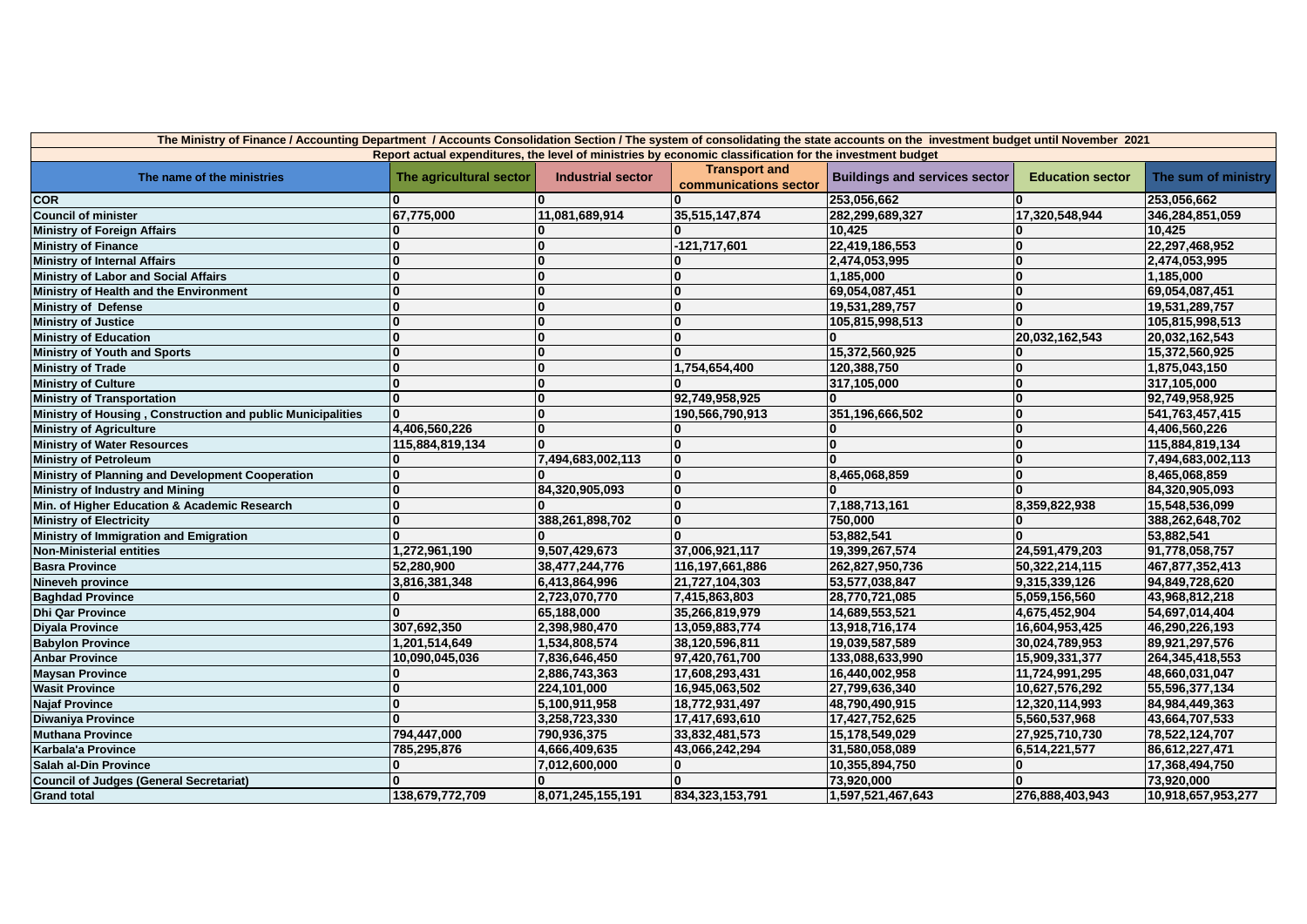| The Ministry of Finance / Accounting Department / Accounts Consolidation Section / The system of |                              |                    |  |  |  |
|--------------------------------------------------------------------------------------------------|------------------------------|--------------------|--|--|--|
| consolidating the state accounts on the current budget until November 2021                       |                              |                    |  |  |  |
| Report expenditures by economic classification for the current budget                            |                              |                    |  |  |  |
| The names of the chapters<br><b>Current Budget</b><br><b>Type of expense</b>                     |                              |                    |  |  |  |
|                                                                                                  | <b>Employee compensation</b> | 37,764,554,425,461 |  |  |  |
| 100.755.770.700<br>The company of the company of the company of the con-                         |                              |                    |  |  |  |

|                             | The required service                         | 496,755,772,789    |
|-----------------------------|----------------------------------------------|--------------------|
|                             | Intermediate goods                           | 5,275,561,858,246  |
|                             | <b>Maintenance of assets</b>                 | 386,984,360,754    |
| current expenses            | <b>Grants and subsidies and debt service</b> | 8,769,978,058,221  |
|                             | <b>Commitments and foreign aid</b>           | 5,412,037,253      |
|                             | <b>Social Welfare</b>                        | 17,290,383,766,336 |
|                             | <b>Total current expenses</b>                | 69,989,630,279,059 |
| <b>Capital expenditures</b> | <b>Capital expenditures</b>                  | 186,061,873,046    |
| <b>indebtedness</b>         | debt service                                 | 5,209,095,610,826  |
|                             | <b>Employees Compensation</b>                | 7,611,975,917      |
|                             | The required service                         | 44,912,972,083     |
|                             | Intermediate goods                           | 173,993,637,037    |
| <b>Special programs</b>     | <b>Maintenance of assets</b>                 | 318,445,535,178    |
|                             | <b>Capital expenditures</b>                  | 35,577,718,404     |
|                             | <b>Grants and subsidies and debt service</b> | 34,044,388,716     |
|                             | <b>Social Welfare</b>                        | 48,213,400         |
|                             | <b>Total Special Programs</b>                | 614,634,440,735    |
| <b>Grand total</b>          | 75,999,422,203,665                           |                    |

**The Ministry of Finance / Accounting Department / Accounts Consolidation Section / The system of consolidating the state accounts on the investment budget until November 2021**

Ī

| Report on expenditure by sector for the investment budget |                    |  |  |  |
|-----------------------------------------------------------|--------------------|--|--|--|
| The names of the sectors<br><b>Investment budget</b>      |                    |  |  |  |
| The agricultural sector                                   | 138,679,772,709    |  |  |  |
| Industrial sector                                         | 8,071,245,155,191  |  |  |  |
| Transport and communications sector                       | 834, 323, 153, 791 |  |  |  |
| <b>Buildings and services sector</b>                      | 1,597,521,467,643  |  |  |  |
| <b>Education sector</b>                                   | 276,888,403,943    |  |  |  |
| <b>Grand total</b>                                        | 10,918,657,953,277 |  |  |  |

**The Ministry of Finance / Accounting Department / Accounts Consolidation Section / The system of consolidating the state accounts on the investment budget until November 2021**

## **A Report on the expenditure of the investment budget at the level of types of investment**

| <b>Types of investment</b>        | <b>Investment budget</b> |
|-----------------------------------|--------------------------|
| <b>Investment Platform</b>        | 9,437,095,189,114        |
| <b>Development of regions</b>     | 1,019,361,890,525        |
| Petrodollar                       | 429,990,682,359          |
| <b>Reviving the Marshlands</b>    | 41,183,550               |
| <b>Poverty Reduction Strategy</b> | 32,169,007,729           |
| <b>Grand total</b>                | 10,918,657,953,277       |